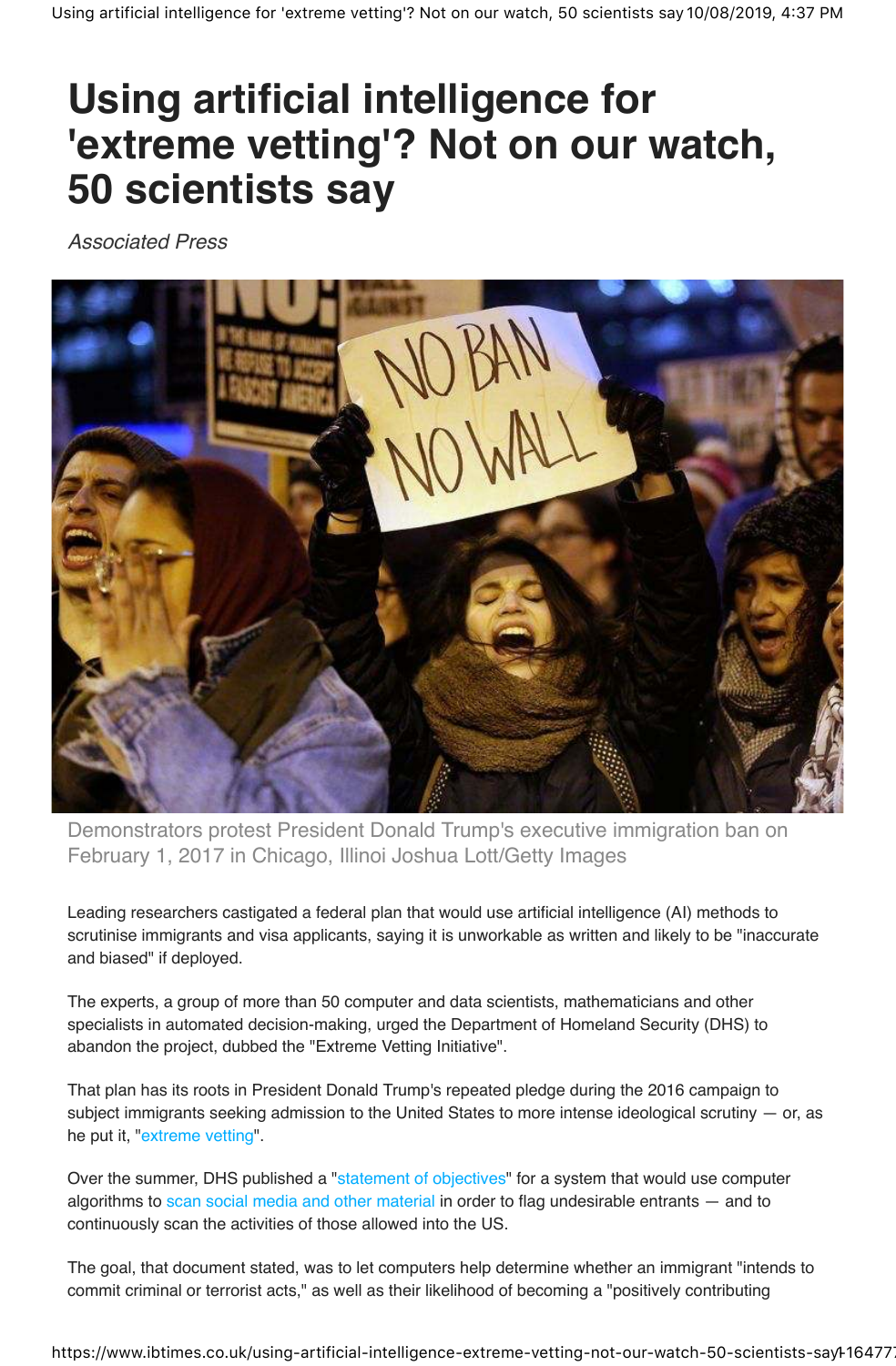Using artificial intelligence for 'extreme vetting'? Not on our watch, 50 scientists say 10/08/2019, 4:37 PM

member of society".

In a joint letter to DHS on Thursday (16 November), the dissenting researchers called that approach "neither appropriate nor feasible".

In the document, the office of US Immigration and Customs Enforcement said it was seeking a contractor to automate background checks of foreigners seeking temporary or permanent entry to the US.

It outlined plans for mining Facebook, Twitter, LinkedIn, academic websites and other publicly-available internet data, then using AI techniques to analyse it and to keep monitoring those sources.

This contractor would be expected to generate at least 10,000 investigative leads a year that would be forwarded to federal agents, according to the document.

ICE's public presentations to interested vendors haven't been updated since August, raising the possibility that the agency might have scrapped or significantly altered the plan since then.

ICE played down the significance of its summer outreach to contractors in a statement Thursday, saying it was "an opportunity to gather information from industry professionals and other government agencies on current technological capabilities".

But there's been pressure from the White House to implement strict measures quickly.

Hours after the deadly 31 October truck attack in New York City, Trump said on Twitter that he "ordered Homeland Security to step up our already Extreme Vetting Program".

Trump also called for Congress to repeal the diversity visa lottery program that the suspected attacker, an immigrant from Uzbekistan named Sayfullo Saipov, used to enter the country in 2010.

Trump has made repeated attempts to restrict entry into the US through several iterations of a travel ban, all of which have received a tough reception in the courts.

Donald Trump and Xi Jinping

US President Donald Trump and China's President Xi Jinping attend a state dinner at the Great Hall of the People in Beijing, China on November 9 Reuters

The technology experts, who hail from both academia and big tech firms such as Google and Microsoft, warned that current AI methods aren't capable of evaluating the traits that the government seeks to measure.

"Neither the federal government nor anyone else has defined, much less attempted to quantify, these characteristics," the technologists wrote. "Algorithms designed to predict these undefined qualities could be used to arbitrarily flag groups of immigrants under a veneer of objectivity."

Among the problems is that unlike algorithms that mine the traditional criminal justice system, where there's no shortage of cases, the pool of data that could help predict terrorist leanings is tiny.

"In the national security context it's much harder to investigate the problem because you have a couple cases a year," said UC Berkeley postdoctoral researcher Joshua Kroll, who signed the letter.

One contracting-firm employee who attended an informational ICE meeting in July said the proposed system would simply expand data-management work that private vendors already undertake to help the

https://www.ibtimes.co.uk/using-artificial-intelligence-extreme-vetting-not-our-watch-50-scientists-say 216477